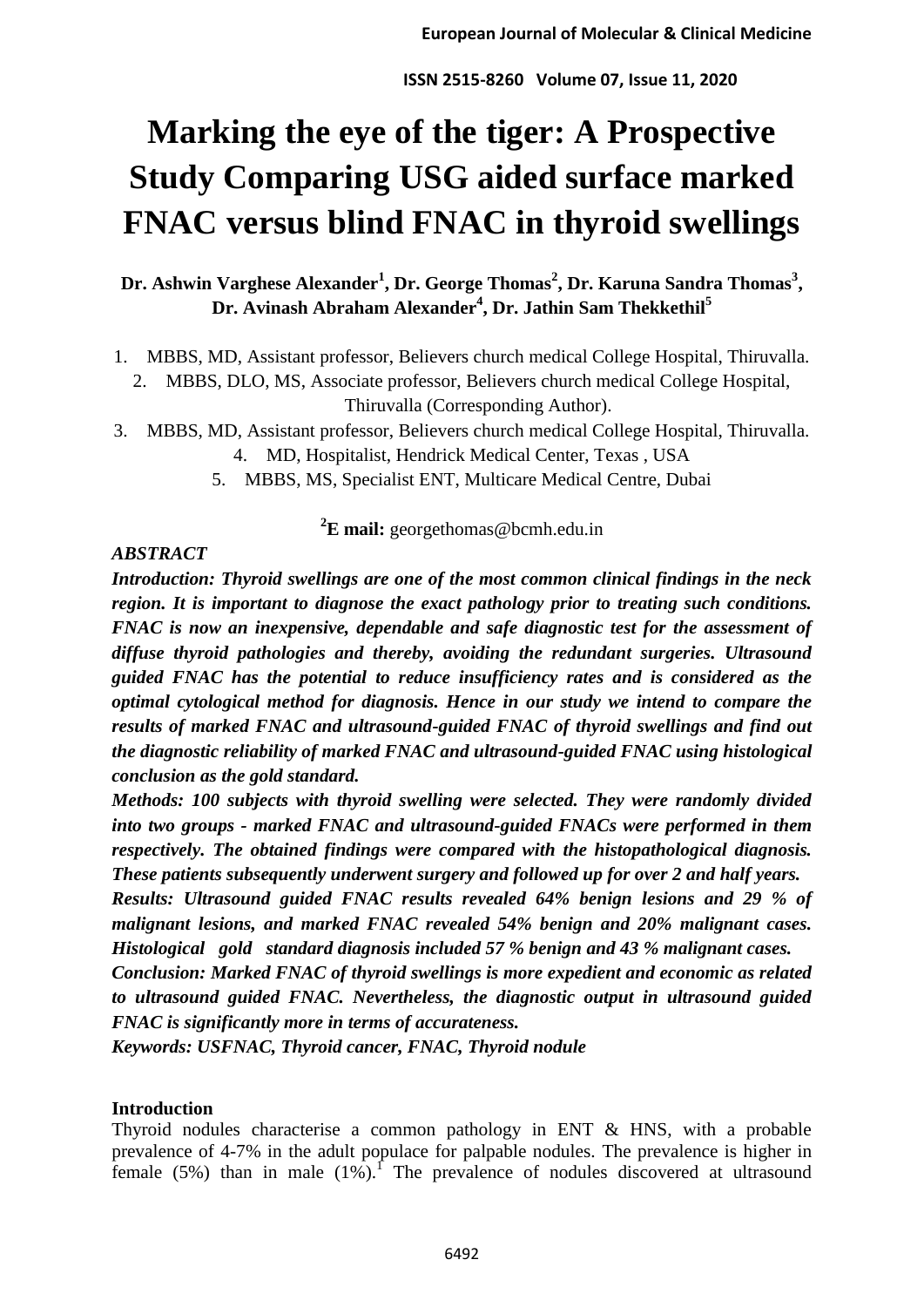examinations, autopsies, routine surgeries is significantly higher and escalates with age. $2-4$ However benign nodules occupy the major share in the thyroid swellings. Cancer can be seen in approximately ten percent of these nodules, based on the age, sex, radiation exposure history, family history and further factors.<sup>5</sup> Recently many advances have been accomplished in thyroid nodules diagnosis. Additionally, various clinical and radiological features have been studied to increase detection rate of differentiated thyroid carcinoma. Regrettably, these features lack specificity and sensitivity,  $6-9$  and none have been so far suggested for a routine use.<sup>10</sup> FNAC has been recognized as the first line diagnostic test for thyroid lesions and has established as most valuable test for preoperative distinction of benign from malignant nodules and to endorse the diagnosis.<sup>11</sup> The precision of FNAC and the insufficiency rates are predisposed by operative technique, experience and the consistency of inserting the needle into the area of interest chiefly in cystic nodules. Ultrasound guided FNAC has the potential to lessen inadequacy rates, to facilitate accurate targeting of the lesion, to sample the part most likely to yield diagnostic material and to sample the solid portion of cystic nodules which are too small for palpation.<sup>12</sup> Lately, ultrasound guided FNAC augmented the sensitivity ranging from 65% to 98%, while; the specificity ranges from 72% to 100%, with overall precision for cytological diagnosis approaches  $95\%$ .<sup>13-18</sup> However not all centers have USG guided FNAC facility. This study was done to compare the results of a marked FNAC ( FNAC site , pre marked by a radiologist and FNAC done later at the site ) v/s live ultrasound-guided FNAC for the diagnosis of thyroid swellings, taking the gold standard as the histopathological findings.

## **Materials and Methods**

Our study was done for one year at the department of ENT, Believers Church Medical College Hospital. We selected 137 subjects with the thyroid swelling with TIRADS III or above USG score. After informed consent and the exclusion of few subjects the final sample was a total 100 patients were included in study. Only those subjects who subsequently underwent surgery were considered. Subjects were randomly divided into two groups – the marked FNAC group and the ultrasound guided FNAC. FNAC was done as per the group they were allotted to and subjects subsequently underwent surgery and histopathological examination of the specimen was done and subsequently compared with FNAC findings.

## **Results**

In our study the age of patients ranged from 10 to 70 years, with majority between 20-40 years. 80 patients were females and 20 patients were males. The male: female ratio was 1: 4. Durations of symptoms ranged from 1 month to 3 years. At the time of surgery all patients were euthyroid. The findings of the marked FNAC group suggest that, majority (64%) were benign, 20% were malignant; the USG guided FNAC group shows 62% were benign and 38 % were malignant; histopathological 57% subjects had benign lesions and 43% had malignant lesions. (Table 1)

## **Sensitivity, specificity, positive predictive value and negative predictive value:**

Comparison of marked FNAC with histopathology showing Sensitivity and specificity of marked FNAC as compared to HPE was 91.48% and 87.7% respectively. Positive Predictive Value (PPV) and Negative Predictive Value (NPV) was 84.31% and 93.4% respectively. (Table 2)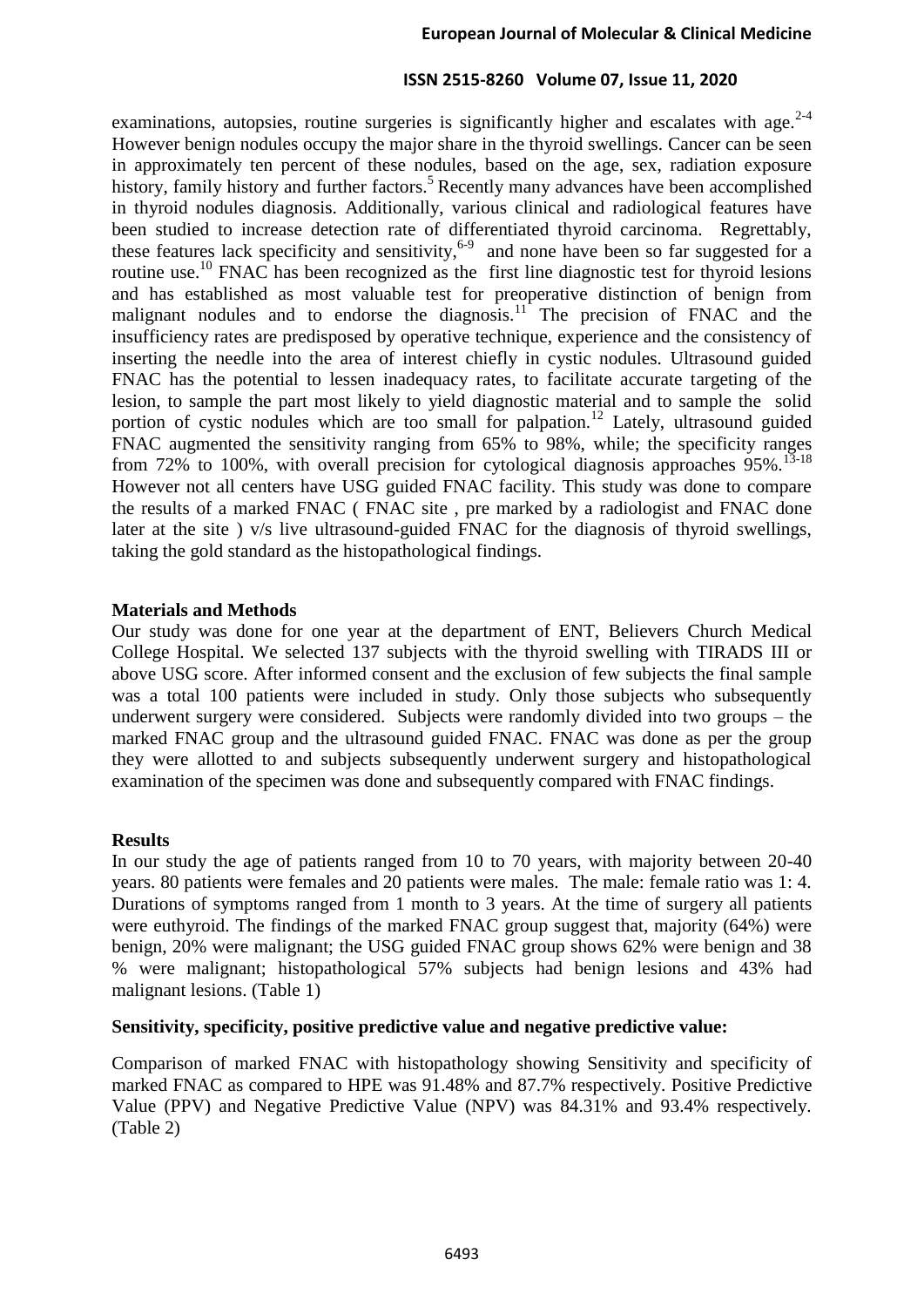Comparison of USG guided FNAC as compared to HPE was 97.7%, 92%, 89.58% and 98.27% respectively. (Table 3)

| Table 1: Comparison of the findings by the FNAC and the USFNAC. |  |  |  |
|-----------------------------------------------------------------|--|--|--|
|-----------------------------------------------------------------|--|--|--|

| <b>Variable</b>                                                    | <b>Findings</b>       |                  | Frequency       | Percentage<br>$\frac{0}{0}$ |                |                |
|--------------------------------------------------------------------|-----------------------|------------------|-----------------|-----------------------------|----------------|----------------|
| Age                                                                | $10-70$               | $10-19$          |                 | 17                          |                |                |
|                                                                    | years                 | $20 - 40$        |                 | 43                          |                |                |
|                                                                    |                       | 41-70            |                 | 40                          |                |                |
|                                                                    | $\text{FNAC}$ (n=100) | USFNAC $(n=100)$ |                 |                             | Histological   |                |
|                                                                    | Frequency             | $\%$             | Frequency       | $\%$                        | Frequency      | $\%$           |
| No material                                                        | 15                    | 15%              | $\overline{a}$  | $\overline{\phantom{0}}$    | $\overline{a}$ | $\overline{a}$ |
| Colloid,<br>Macrophages,<br>lymphocytes,<br>no<br>follicular cells | 10                    | 10%              | $\overline{a}$  | $\frac{1}{2}$               | $\blacksquare$ | $\overline{a}$ |
| Thyroiditis                                                        | $\overline{2}$        | 2%               | $\overline{4}$  | 4%                          | $\overline{3}$ | 3%             |
| Colloid goiter                                                     | 42                    | 42%              | $\overline{51}$ | 51%                         | $\overline{3}$ | 3%             |
| Colloid<br>goiter<br>with<br>papillary hyperplasia                 | $\overline{7}$        | 7%               | $\overline{1}$  | $1\%$                       | 51             | 51%            |
| Follicular neoplasm                                                | $\overline{4}$        | 4%               | 6               | 6%                          | 6              | 6%             |
| Medullary carcinoma                                                | $\mathbf{1}$          | 1%               | $\mathbf{1}$    | 1%                          | $\mathbf{1}$   | 1%             |
| Papillary carcinoma                                                | 19                    | 19%              | $\overline{37}$ | 37%                         | 36             | 36%            |

## **Table 2: Predictive value for the FNAC.**

| Sensitivity= $a/a+b$ | $43/43+4=91.48$       |
|----------------------|-----------------------|
| Specificity= $d/d+c$ | $157/57 + 8 = 87.7\%$ |
| $PPV = a/a + c$      | $43/43+8=84.31$       |
| $NPV = d/b+d$        | $157/57+4=93.4\%$     |

## **Table 3: Predictive value for the USFNAC**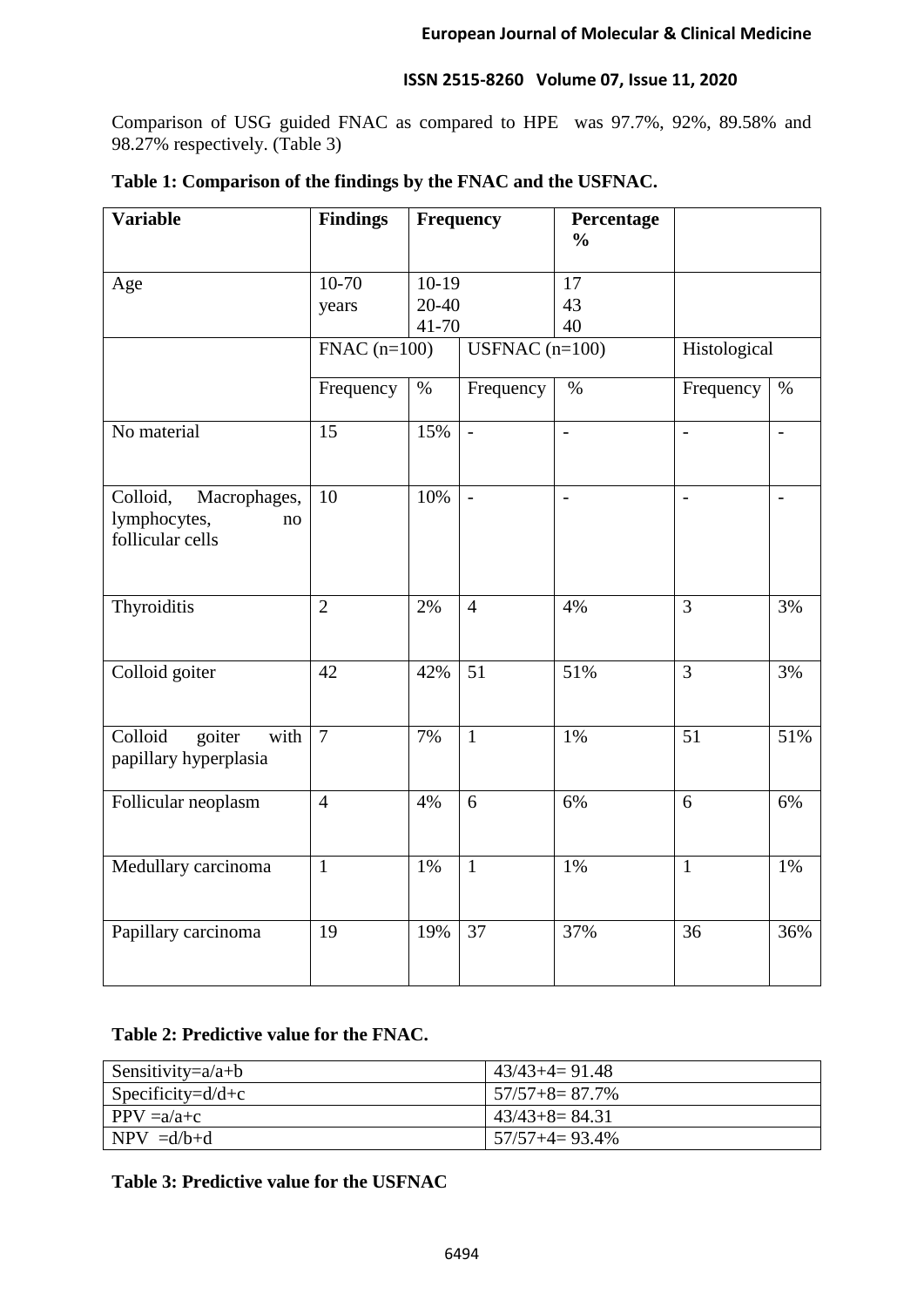| Sensitivity= $a/a+b$ | $43/43+1=97.7$    |
|----------------------|-------------------|
| $Specificity=d/c+d$  | $157/57+5=92\%$   |
| $PPV = a/a + c$      | $43/43+5=89.58$   |
| $NPV = d/b + d$      | $57/57+1=98.27\%$ |

## **Discussion**

Although, Papillary thyroid cancer (PTC) is one of the common thyroid malignancy, they are often diagnosed as incidental discoveries when operated on for indications other than alleged malignancy.<sup>22</sup> Thus diagnosing PTC prior to surgery is the requirement of the hour. Fine needle aspiration (FNA) is the key tool in diagnosing PTC; but false negative results are very common particularly in deep seated lesions. USG guided FNA (US FNA), is an established technique in precisely obtaining positive samples for diagnosis of swellings.<sup>23</sup> However, US FNA is a highly trained and operator dependent process. Dynamic live USG guided FNAC requires an ambidextrous radiologist. Thus, US FNACs are time consuming and costly. USG guidance will have clear advantage over blind FNA in small lesions, deep seated lesions, multiple lesions and proximity of great vessels. The importance of FNAC investigation in the diagnosis of thyroid tumours has been well established as this is a safe and cost effective diagnostic procedure; the cost of FNAC is minimal, equipment is inexpensive and the technique is simple.19,20 FNAC is a well-established method and its reliability depends on multiple factors, such as the skill of the physician or the experience of the cytopathologist. Use of ultrasonography in FNAC increases significantly the sensitivity, specificity and accuracy compared with conventional palpation-guided  $\overrightarrow{FNAC}$ .<sup>17</sup> In our study, it was perceived that majority of patients presented between age group of 21 to 40 years with mean age of 34 years. Youngest patient was 11years old boy and eldest was 68 years old male. Our observation was in unison with study of M. Morris etal who had mean age of  $36.5$  years and RD Bapat etal who had median age 35 years. Many studies report the majority of the patients with thyroid swellings to be women. In this study also we observed that the majority subjects were women. In our study 80% patients were female and 20% were male with female: male ratio of 4:1. In a study conducted by Morris etal<sup>9</sup> they found 46 (83.6%) females and  $9(16.4\%)$  males. Söderstrom et al<sup>11</sup> in their study also observed that 90% of the patients were females and males comprised of only 10%. In our study marked FNAC of thyroid swelling in 15 (15%) cases sample obtained was inadequate; in 54(54%) cases lesions were benign and 20 (20%) cases were malignant. On USG guided FNAC 64 (64%) subjects had benign pathology, 29 (29%) subjects had malignant disease. Mundasad B et al reported that FNAC analysis showed 13.88% non-neoplastic, 65.27% neoplastic and 4.16% suspicious aspirate; 13.88% samples were inadequate and 2.77% samples were indeterminate. The inadequate (non-diagnostic) sampling rate of  $15\%$  was similar to 14.55% by Morris etal<sup>9</sup>, 12 to 19 % rates stated by Cai et al  $^{12}$  and 14% by Gharib<sup>13</sup>. In our study the sensitivity and specificity of marked FNAC and USG guided FNAC in predicting thyroid malignancies was  $91.48\%$ , 87.7% and 97.7%, 92% respectively. This was similar to that of Morris etal<sup>9</sup>, who obtained values as 56.25 % and 100 %; and 63.64% and 96.97% respectively. The positive predictive value and negative predictive for blind FNAC and ultrasound guided FNAC with histopathology as the gold standard was 84.31%, 93.4%; and 85.58% , 98.27% respectively were found to be similar to 100 % and 75.86%; and 93.3% and 80 % respectively; as obtained by M Morris etal. These findings were also comparable to the findings of the study conducted by Moon H et al who reported that ultrasound guided FNAC has a high diagnostic accurateness with the sensitivity and specificity of 65% to 98% and 72% to 100% respectively<sup>(21)</sup>. Ogawa Y et al in their retrospective study of 1012 samples from 806 thyroid nodules by USG guided method reported that the precision of FNAC as 75 % and the rate of indeterminate diagnosis as 16 %. The false negative rate was 13 % and the positive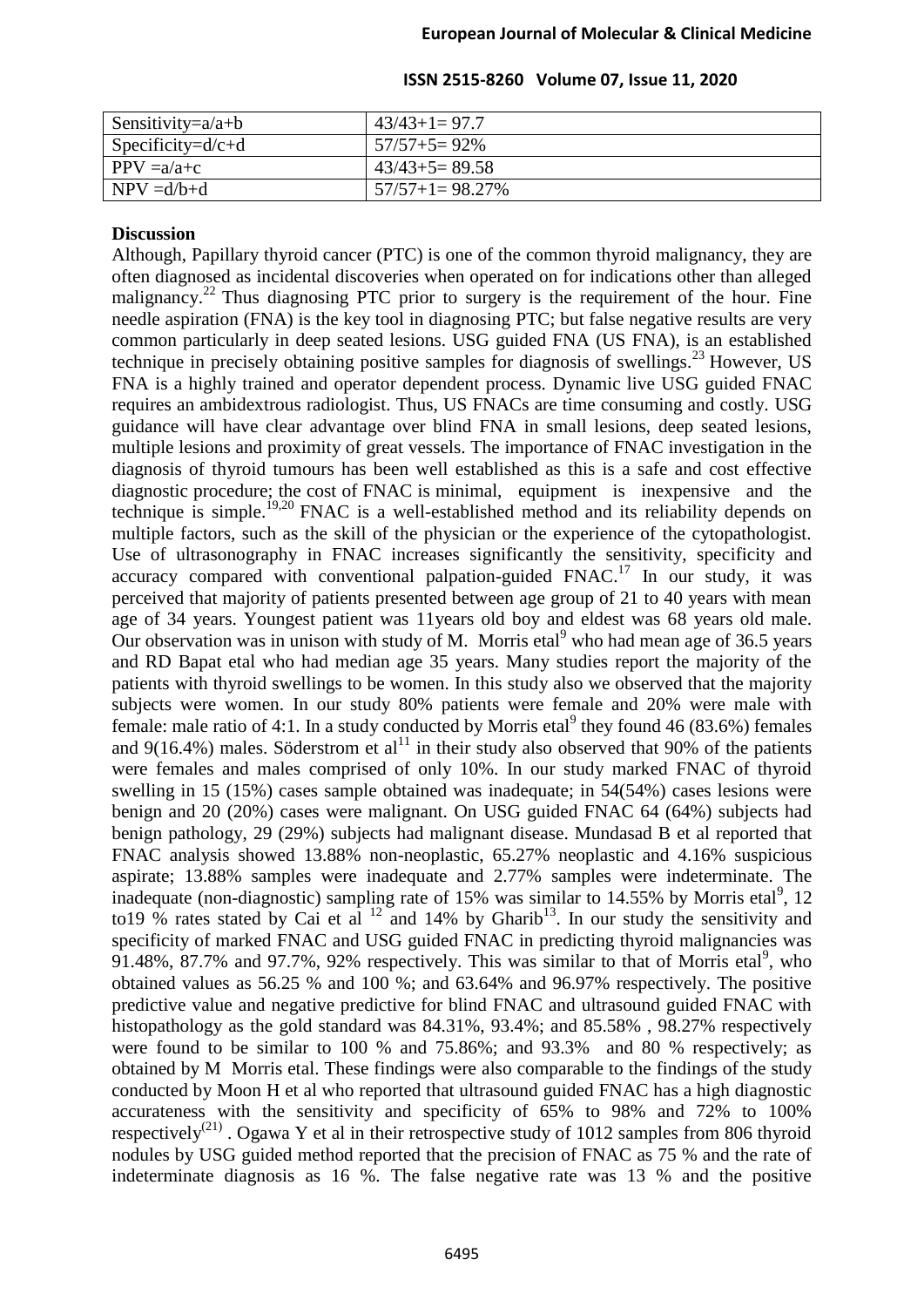malignancy rate was 99 %.<sup>1</sup> We propose that surface marking of the suspected thyroid nodule with respect to bony / cartilaginous prominences in two planes along with depth, can increase the efficiency of the usual FNAC. Testing this technique with different operators, can evaluate the reproducibility of the same in different neck conditions.

## **Conclusion**

Although FNAC has been established as the first line diagnostic test for thyroid lesions and has proven to be the most valuable modality for preoperative distinction of benign from malignant nodules and to confirm the diagnosis. Nevertheless, the diagnostic yield in ultrasound guided FNAC is significantly greater in terms of accuracy especially in cystic lesions and small swellings. Marked FNACs can help bridge the gap between the two, especially in developing countries where USG guided FNACs are not routinely available.

## **References**

- 1. Tunbridge WM, Evered DC, Hall R, Appleton D, Brewis M, Clark F, Evans JG, Young E, Bird T & Smith PA. The spectrum of thyroid disease in a community: the Whickham survey. Clinical Endocrinology 1977; 7: 481-493.
- 2. Dean DS & Gharib H. Epidemiology of thyroid nodules. Best Practice and Research. Clinical Endocrinology and Metabolism 2008; 22: 901-911.
- 3. Mazzaferri EL. Management of a solitary thyroid nodule. New England Journal of Medicine 1993;328:553-559.
- 4. Wang C & Crapo LM. The epidemiology of thyroid disease and implications for screening. Endocrinology and Metabolism Clinics of North America 1997 ;26: 189-218.
- 5. Hegedus L. Clinical practice. The thyroid nodule. New England Journal of Medicine 2004; 351: 1764-1771.
- 6. Cappelli C, Castellano M, Pirola I, Cumetti D, Agosti B, Gandossi E & Agabiti Rosei E. The predictive value of ultrasound findings in the management of thyroid nodules. Quarterly Journal of Medicine 2007;100: 29-35.
- 7. Iannuccilli JD, Cronan JJ & Monchik JM. Risk for malignancy of thyroid nodules as assessed by sonographic criteria: the need for biopsy. Journal of Ultrasound in Medicine 2004; 23: 1455-1464.
- 8. McHenry CR, Huh ES & Machekano RN. Is nodule size an independent predictor of thyroid malignancy? Surgery 2008; 144:1062-1068.
- 9. Morris LF, Ragavendra N & Yeh MW. Evidence-based assessment of the role of ultrasonography in the management of benign thyroid nodules. World Journal of Surgery 2008; 32: 1253-1263.
- 10. Hegedus L. Thyroid ultrasound. Endocrinology and Metabolism Clinics of North America 2001; 30: 339-360.
- 11. Söderstrom N. Puncture of goiters for aspiration biopsy. A preliminary report. Acta Med Scand 1952; 144:235- 244.
- 12. Cai XJ, Valiyaparambath N, Nixon P,Waghorn A, Giles T, Helliwell T. Ultrasoundguided fine needle aspiration cytology in the diagnosis and management of thyroid nodules. Cytopathology 2006; 17(5):251-6.
- 13. Gharib H, Goellner JP. Fine needle aspiration biopsy of the thyroid: An appraisal. Ann Intern Med 1993; 118:282-9.
- 14. Bartolazzi A, Gasparri A, Papotti M et al. Application of an immunodiagnostic method for improving preoperative diagnosis of nodular thyroid lesions. Lancet 2001;357:1644-50.